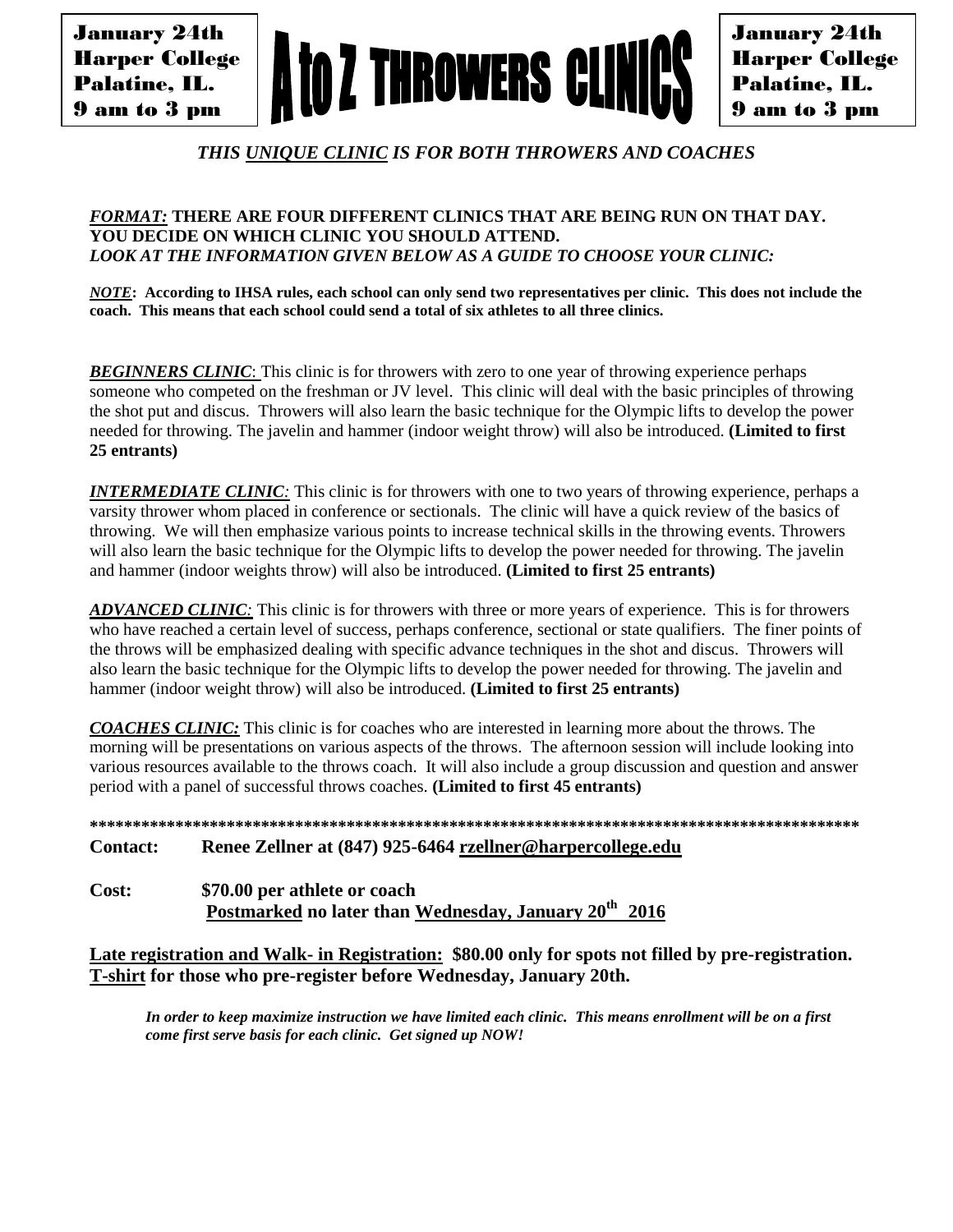# Harper College A-Z Thrower's Clinics **General Information**

| When:                                                                                                                                                                                                                                                                                                                               | Sunday, January 24th, 2016                                                                                                |  |  |  |  |  |
|-------------------------------------------------------------------------------------------------------------------------------------------------------------------------------------------------------------------------------------------------------------------------------------------------------------------------------------|---------------------------------------------------------------------------------------------------------------------------|--|--|--|--|--|
| Time:                                                                                                                                                                                                                                                                                                                               | Registration: $8:10 - 8:50$ am<br>Clinic: $9:00 \text{ am} - 3:10 \text{ pm}$                                             |  |  |  |  |  |
|                                                                                                                                                                                                                                                                                                                                     | <b>Where: Building "M" William Rainey Harper College, Palatine, Illinois</b><br>"Wellness Center", South Entrance         |  |  |  |  |  |
| Contact:                                                                                                                                                                                                                                                                                                                            | Renee Zellner at (847) 925-6464 rzellner@harpercollege.edu                                                                |  |  |  |  |  |
| <u>Cost:</u>                                                                                                                                                                                                                                                                                                                        | \$70.00 per athlete or coach<br>Postmarked no later than Wednesday, January 20 <sup>th</sup> 2016                         |  |  |  |  |  |
| <b>F00D:</b>                                                                                                                                                                                                                                                                                                                        | Bring your own lunch!!! (Some vending machines are available)                                                             |  |  |  |  |  |
|                                                                                                                                                                                                                                                                                                                                     | ***\$80.00 per athlete or coach for day of registration and registration after the deadline date. NO REFUNDS.             |  |  |  |  |  |
| <b>Includes:</b>                                                                                                                                                                                                                                                                                                                    | T-shirt for those who pre-register.<br>Shirts will be first come first serve for those who are doing day of registration. |  |  |  |  |  |
| <b>Equipment:</b>                                                                                                                                                                                                                                                                                                                   | We will have equipment available.                                                                                         |  |  |  |  |  |
| Medical Clearance and Emergency Release forms: These forms must be signed and returned before or at<br>registration in order to participate.                                                                                                                                                                                        |                                                                                                                           |  |  |  |  |  |
| <b>Make checks</b><br>Payable to:<br>Harper College, in the memo area write: A-Z Throwers Clinics                                                                                                                                                                                                                                   |                                                                                                                           |  |  |  |  |  |
| In order to keep maximize instruction we have limited each clinic. This means enrollment<br>will be on a first come first serve basis for each clinic. Get signed up NOW!<br>Complete and return the forms below back to Coach Zellner rzellner@harpercollege.edu<br>R Zellner WHP Division 1200W. Algonquin Road Palatine IL 60067 |                                                                                                                           |  |  |  |  |  |
| <b>PRINT NEATLY PLEASE</b>                                                                                                                                                                                                                                                                                                          |                                                                                                                           |  |  |  |  |  |
|                                                                                                                                                                                                                                                                                                                                     | Name: School:                                                                                                             |  |  |  |  |  |
|                                                                                                                                                                                                                                                                                                                                     |                                                                                                                           |  |  |  |  |  |
| <b>Mailing Address:</b>                                                                                                                                                                                                                                                                                                             |                                                                                                                           |  |  |  |  |  |
| S<br>L<br><b>Gender: Male / Female</b><br><b>Shirt Size:</b><br>M<br>XL<br>$XXL (+\$1.00)$<br>Please circle the shirt size you prefer. We will try to fit sizes, but cannot guarantee it.                                                                                                                                           |                                                                                                                           |  |  |  |  |  |
| Please circle the clinic that you wish to attend:                                                                                                                                                                                                                                                                                   |                                                                                                                           |  |  |  |  |  |
| <b>Beginners Clinic</b>                                                                                                                                                                                                                                                                                                             | Intermediate Clinic<br><b>Advanced Clinic</b><br><b>Coaches Clinic</b>                                                    |  |  |  |  |  |
| Mail to:<br><b>Renee Zellner</b><br><b>Harper College</b><br><b>WHP Division</b>                                                                                                                                                                                                                                                    |                                                                                                                           |  |  |  |  |  |

**WHP Division 1200 West Algonquin Road Palatine, IL. 60067**